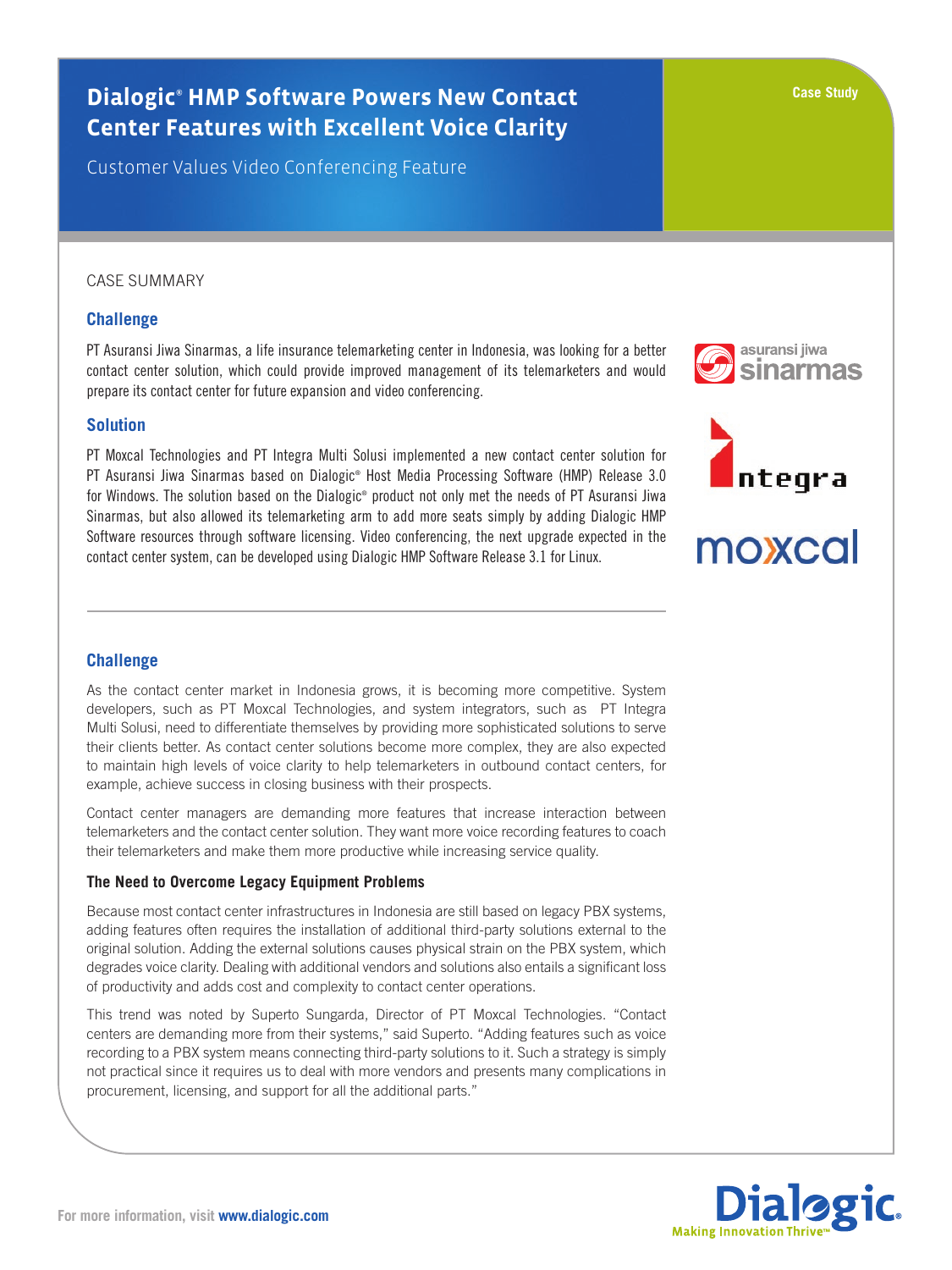# **Dialogic® HMP Software Powers New Contact Center Features with Excellent Voice Clarity**

Customer Values Video Conferencing Feature

### **Solution**

In early 2003, PT Moxcal Technologies developed a very simple telephony solution using Dialogic® TDM products. Because of its positive experience with Dialogic, PT Moxcal Technologies decided to look to Dialogic products again for a contact center solution. "To overcome the complexities of adding to the basic contact center," Superto commented, "we were on the lookout for an all-inone solution in a single box, and we found that Dialogic products meet the needs of our contact center customers."

When the telemarketing arm of PT Asuransi Jiwa Sinarmas contacted PT Moxcal Technologies about upgrading its contact center, Superto recommended Dialogic without hesitation. "Having worked with Dialogic, we were impressed with the products and services the company provided," explained Superto. "We successfully developed a simple telephony solution using Dialogic HMP Software in two months, and we used this as a demo. PT Asuransi Jiwa Sinarmas was also impressed with the conference features supported on Dialogic HMP."

#### **Cost Savings and Speedy Installation**

"Using the PT Moxcal Technologies solution based on Dialogic HMP Software, we were able to deliver an outbound contact center solution to support 40 agents in only three months," reported Yusuf Drahma, Director for PT Integra Multi Solusi. "Not only were we amazed at how fast we were able to deploy the solution, but so was our client, PT Asuransi Jiwa Sinarmas." Currently 80 agents are working on the new system, and an additional 40 agents are expected to be added shortly for a total of 120 agents. Each agent requires two HMP licensed resources (one for voice and one for recording) along with five supervisors with the same requirements. "We anticipate PT Asuransi Jiwa Sinarmas will have 250 licensed resources for Dialogic HMP Software when this stage of the deployment is complete," explained Drahma.

"The initial Dialogic solution we created only required a few adjustments to meet the specific requirements of PT Asuransi Jiwa Sinarmas. This contributed to the speed with which the project was completed, and the customer was also delighted that they would enjoy cost savings too." To date, PT Integra Multi Solusi has purchased a total of 800 Dialogic HMP Software licensed resources for its customers in Indonesia.

#### **Results**

Since the new contact center solution has been installed, the telemarketing team at PT Asuransi Jiwa Sinarmas has reported increased productivity and business savings.

"We expected all the new features that came with the new contact center solution to degrade voice clarity," said Gideon, General Manager at PT Asuransi Jiwa Sinarmas, who is in charge of 80 telemarketers. "However, our telemarketers have informed me that voice clarity has actually improved for both themselves and the customers on the other end of the line. They feel a new confidence, and this has allowed them to improve their sales tactics, which increases their chances for a successful sale.

"I was also impressed that the new system is able to support an additional 200 seats. When demand picks up and we require more telemarketers, the solution will allow us to enjoy economies of scale by purchasing additional resources through HMP software licensing.

"In terms of features, PT Moxcal Technologies has already shown us that we are only using a small subset of the features available, and we expect to take advantage of these additional features soon."

#### **Next Step: Video Conferencing**

With the increasing use of mobile phones able to support video, along with improved mobile internet bandwidth, video conferencing is expected to be the next area to which contact centers will look to differentiate themselves in Indonesia.

"We expect customers using contact centers to demand video conferencing in the future," said Superto. "As soon as demand arises, we are ready to move to video conferencing using Dialogic HMP 3.1 for Linux."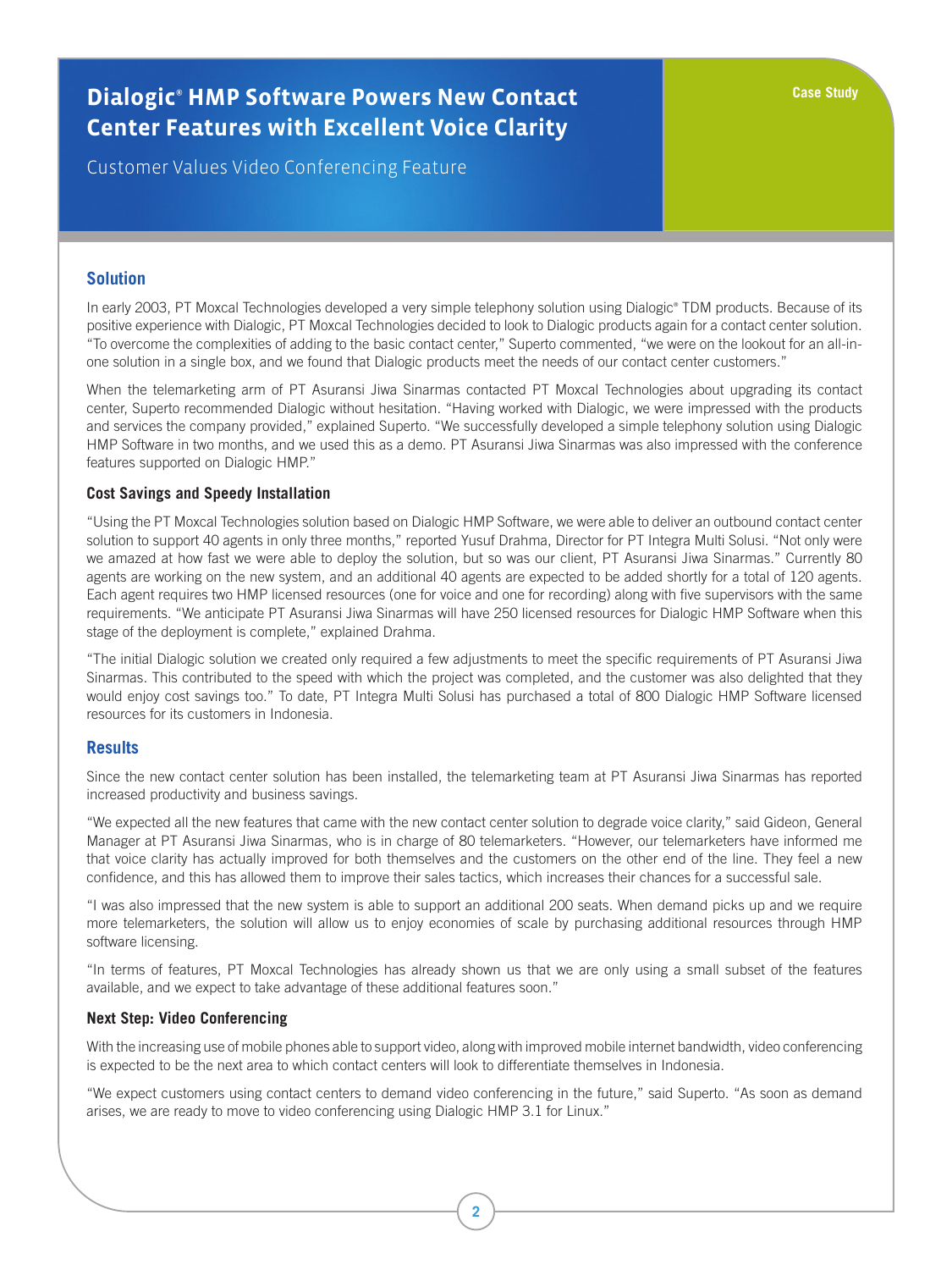# **Dialogic® HMP Software Powers New Contact Center Features with Excellent Voice Clarity**

Customer Values Video Conferencing Feature

# **About PT Moxcal Technologies**

PT Moxcal Technologies is a fast-growing IT system developer offering various IT business solutions, especially in mobile application and contact center technology. PT Moxcal Technologies started operations in Jakarta in 2002 as a provider of SMS gateway and mobile solutions based on Pocket PC platforms.

# **About PT Integra Multi Solusi**

PT Integra Multi Solusi is a professional system integrator focusing on financial services and telecommunications for enterprises and service providers. With experienced engineers and consultants in the data and voice market space, PT Integra Multi Solusi provides the best solutions that technology can offer, so enterprises and services providers have the tools to meet their customers' expectations.

# **About PT Asuransi Jiwa Sinarmas**

PT Asuransi Jiwa Sinarmas was established in 1985 and has experienced considerable growth in the Indonesian life insurance industry. As of 2007, total assets have reached Rp 5.6 trillion, while profit increased 370% compared to the previous year. Net claims and policyholder benefits paid has reached Rp 1.2 trillion while total individuals insured has surpassed 450,000.

# **About Dialogic Corporation**

Dialogic Corporation is a leading provider of world-class technologies based on open standards that enable innovative mobile, video, IP, and TDM solutions for Network Service Providers and Enterprise Communication Networks. Dialogic's customers and partners rely on its leading-edge, flexible components to rapidly deploy value-added solutions around the world.

Information about Dialogic is available at www.dialogic.com.

**Case Study**